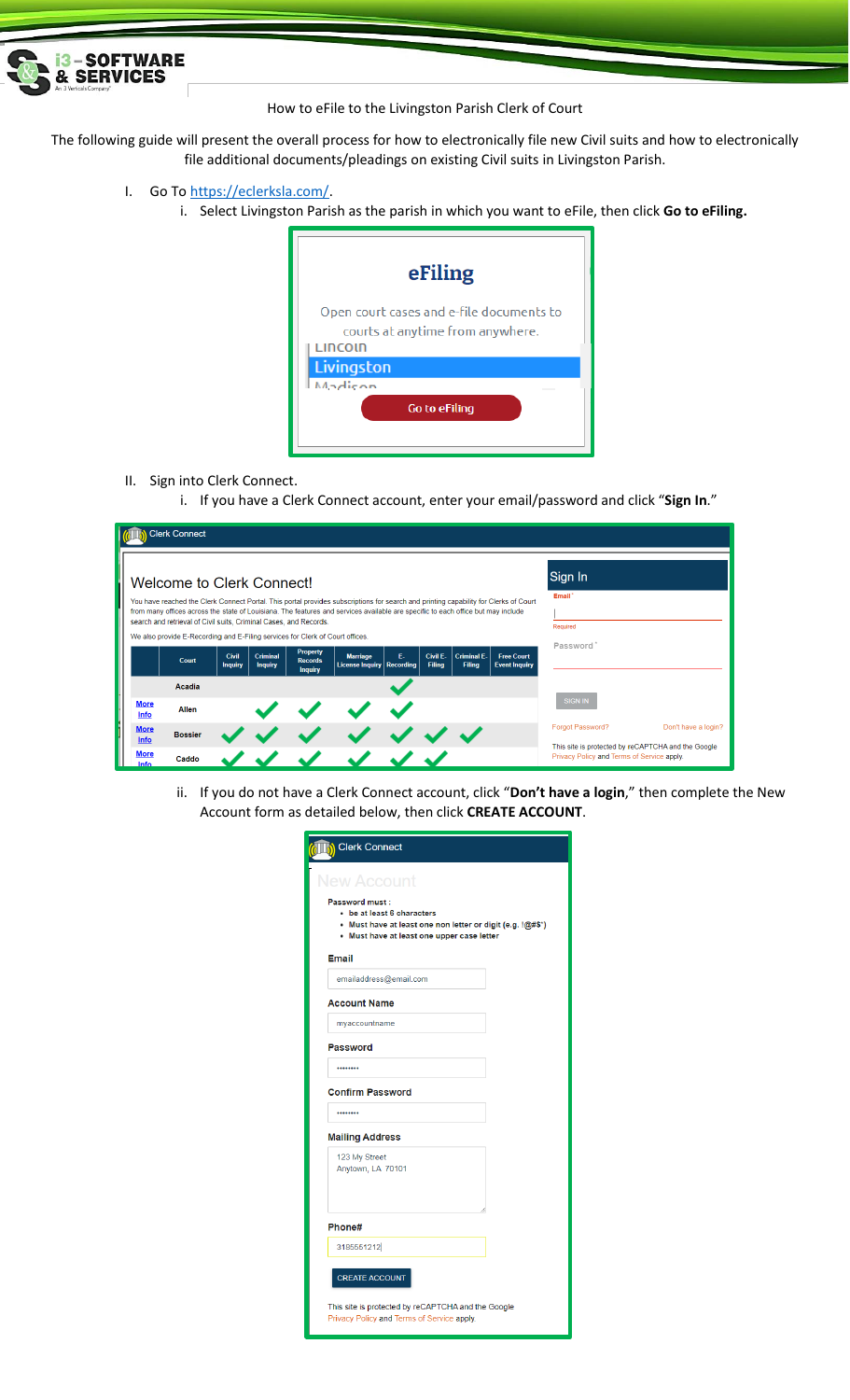

**I ACCEPT** 

Civil eFiling with the Livingston Parish Clerk of Court's office will incur the appropriate Clerk Fees, an Online Service Fee (non-Clerk fee) of \$7.50 per submission, and a credit card Convenience Fee (non-Clerk Fee). All eFilings must be paid upon completion via credit card; you may not "charge an AR account" for any eFilings.

IV. To add a saved credit card to your Clerk Connect account, click on your account name in the upper righthand corner of the screen. Click on **Account Management**.

| marissacarbine1           |
|---------------------------|
| Sign Out                  |
| <b>Change Password</b>    |
| <b>Account Management</b> |
| My Subscriptions          |
| My Transaction History    |

i. In the **Account Management** screen, you can update your email address, add an additional email address, and edit your mailing address and phone number. To **ADD** a new credit card, click on the **NEW** link above the section for the appropriate parish.

|                                        |                                                                                                                             |                        | <b>Account Management</b>                                                                                                        |  |
|----------------------------------------|-----------------------------------------------------------------------------------------------------------------------------|------------------------|----------------------------------------------------------------------------------------------------------------------------------|--|
| Email                                  | CC this email on all receipts                                                                                               | <b>My Name</b>         | <b>Account Name</b>                                                                                                              |  |
| marissa.carbine@softwareservices.net   |                                                                                                                             | marissacarbine1        | marissacarbine1                                                                                                                  |  |
|                                        | <b>Mailing Address</b>                                                                                                      |                        |                                                                                                                                  |  |
| Phone#                                 | 123 My Street                                                                                                               |                        | Default Subscription E-Recording/E-Filing Rejection Email Address(es) (semi-colon separated)                                     |  |
| 3185551212                             | Anytown, LA 70101                                                                                                           | (None)<br>$\checkmark$ |                                                                                                                                  |  |
|                                        |                                                                                                                             |                        |                                                                                                                                  |  |
| <b>UPDATE INFO</b>                     |                                                                                                                             |                        |                                                                                                                                  |  |
| <b>Additional Logins</b><br><b>New</b> | <b>New</b>                                                                                                                  |                        | Saved Credit Cards For Parishes: Bossier, East Baton Rouge, Grant, Tangipahoa, Morehouse, Winn, West Carroll, Acadia, St. Landry |  |
|                                        | <b>New</b><br>Saved Credit Cards For Parishes: Ouachita, St. John, Vermilion, Lafayette                                     |                        |                                                                                                                                  |  |
|                                        | <b>New</b><br>Saved Credit Cards For Parishes: Allen, Natchitoches, Claiborne, Caddo, Richland, Lafourche, Lincoln, Jackson |                        |                                                                                                                                  |  |

ii. Complete the credit card information screen with your credit card information, then click **SAVE**.

| Card Number *           | CVV* Show Me |        | <b>Expiration Month*</b> |              | <b>Expiration Year*</b> |              |
|-------------------------|--------------|--------|--------------------------|--------------|-------------------------|--------------|
|                         |              |        | <b>MM</b>                | $\checkmark$ | <b>YY</b>               | $\checkmark$ |
| First Name*             | Last Name*   |        |                          |              |                         |              |
| Street Address*         |              |        |                          |              |                         |              |
| City*                   |              | State* |                          |              |                         |              |
|                         |              |        | $\checkmark$             | Zip*         |                         |              |
| Phone#                  |              |        |                          |              |                         |              |
|                         |              |        |                          |              |                         |              |
| NickName for this card* |              |        |                          |              |                         |              |
| Save                    |              |        |                          |              |                         |              |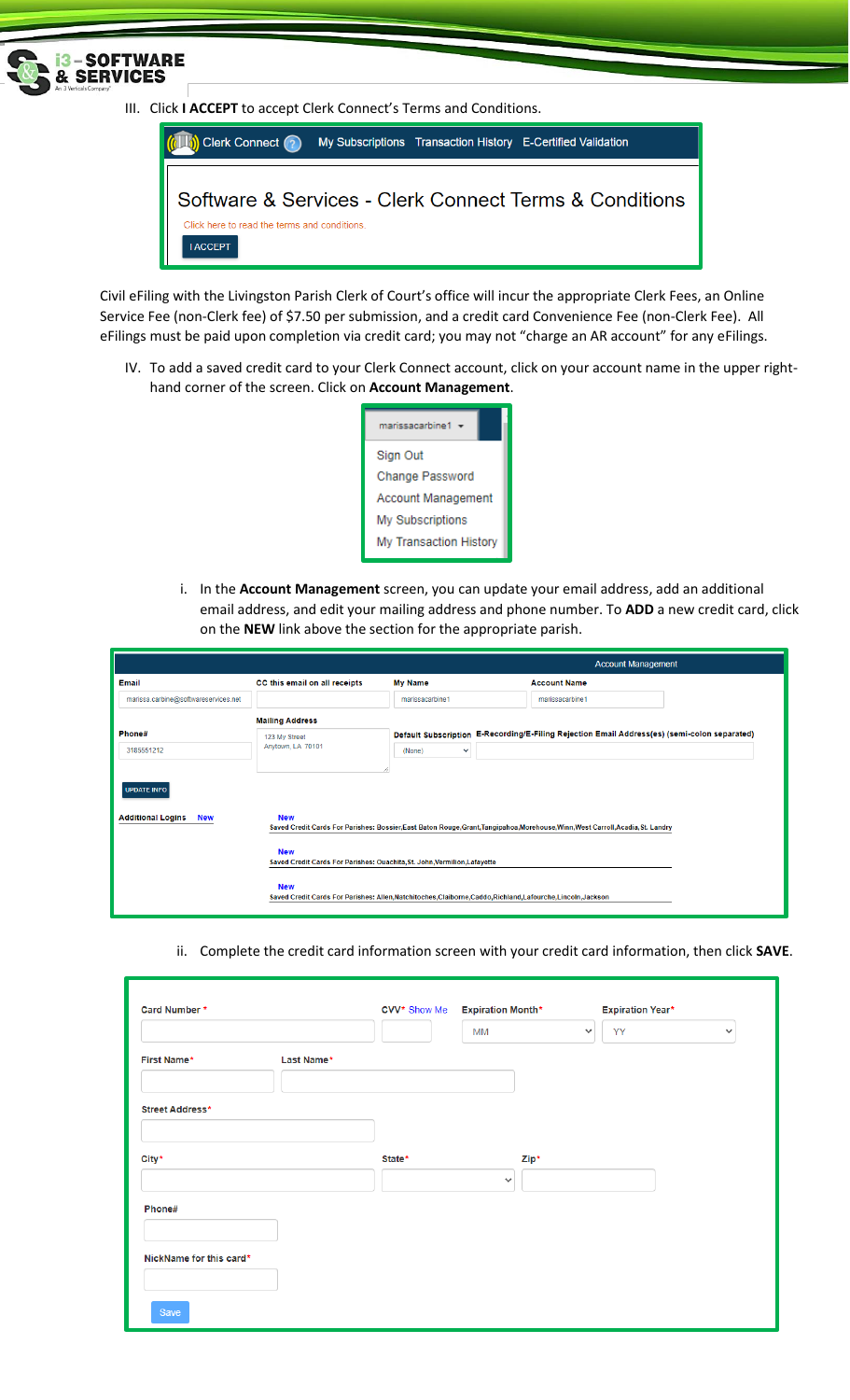

iii. Your credit card information is now saved and ready to use.



Please note: Your credit card will be PRE-AUTHORIZED for the Parish-specific Civil eFiling fees calculated at the end of the eFiling process, plus an additional "buffer" of a set percentage of the total estimated amount (for example, 20%), and this estimated amount may not be the exact amount charged to your credit card. The Livingston Parish Clerk of Court's office will review your submission to calculate their "Clerk Fees". Our Online Service Fee will be added to their amount. Your Credit Card will be charged the Clerk's Fees, Online Filing Service Fee (non-clerk fee), plus a credit card Convenience Fee (fees paid to the credit card processor) AFTER the Clerk of Court's office has finished processing your submission.

V. Once signed into your account, you will default to your **My Subscriptions** screen. Click **E-Filing/E-Recording/More**. E-Filing is a "free" subscription for all Clerk Connect users. Through eclerksla.com and Clerk Connect, you can electronically file into any parish whose name is visible on the eFiling screen.



VI. Locate Livingston on the list and click **GO** under the type of eFiling you wish to submit. The following steps detail the **CIVIL eFILING PROCESS.**

| <b>MY SUBSCRIPTIONS</b> | <b>AVAILABLE SUBSCRIPTIONS</b> | E-FILING/E-RECORDING/MORE |                                |                          |
|-------------------------|--------------------------------|---------------------------|--------------------------------|--------------------------|
| <b>Court</b>            | <b>E-Recording</b>             | <b>Civil E-Filing</b>     | <b>Civil Filing Calculator</b> | <b>Criminal E-Filing</b> |
| Acadia                  | 60                             |                           |                                |                          |
| <b>Allen</b>            | 60                             |                           |                                |                          |
| <b>Ascension</b>        |                                | 60                        | GO                             | GO                       |

VII. Click **I ACCEPT** to accept the Clerk of Court's Terms and Conditions.



## VIII.Civil eFiling has six steps:

- i. **Step 1 – Suit Information**
	- 1. Select if you are filing a new Civil suit or into an existing Civil suit.
	- 2. On existing suits, you must enter the suit # and verify the caption is correct.
	- 3. When done, click **NEXT**.

|                                                            | <b>Parish E-Filing</b>   |  |
|------------------------------------------------------------|--------------------------|--|
| STEP 1- SUIT INFORMATION STEP 2- PARTIES V STEP 3- ADD FIL |                          |  |
| <b>●</b> Existing Suit ● New Suit                          |                          |  |
| <b>Suit Kind</b>                                           | Suit #                   |  |
| <b>ADOPTION</b>                                            | $\overline{\phantom{a}}$ |  |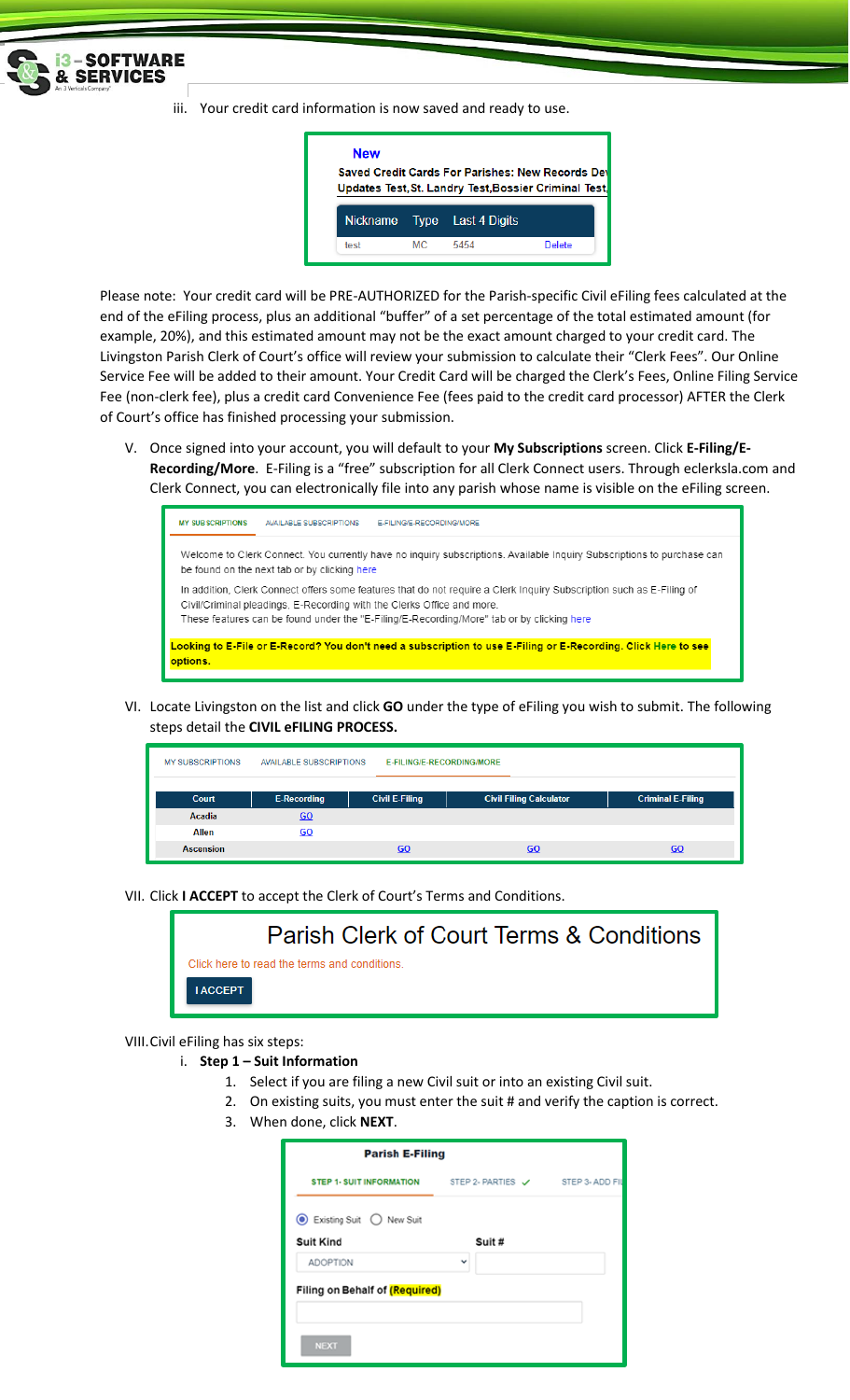

ii. **Step 2 – Parties**

1. If appropriate, click **ADD NEW PARTY** to enter Plaintiff/Defendant information. This is not a required field, and you can proceed without updating by clicking **DONE WITH PARTIES**.

| LILJ. |                            |                          |                              |
|-------|----------------------------|--------------------------|------------------------------|
|       | STEP 1- SUIT INFORMATION V |                          | STEP 2- PARTIES $\checkmark$ |
|       | <b>ADD NEW PARTY</b>       | <b>DONE WITH PARTIES</b> |                              |

2. Complete the Party Information screen as necessary for each Party Type; click **SAVE** to save each the details for each party; click **DONE WITH PARTIES** to proceed.

| Type                      |                   |     |
|---------------------------|-------------------|-----|
| Plaintiff                 | $\checkmark$      |     |
| Last Name or Company Name | <b>First Name</b> |     |
|                           |                   |     |
| Address1                  |                   |     |
|                           |                   |     |
| Address2                  |                   |     |
|                           |                   |     |
| City                      | <b>State</b>      | Zip |
|                           |                   |     |
| SAVE<br><b>CANCEL</b>     |                   |     |
| <b>DONE WITH PARTIES</b>  |                   |     |

- iii. **Step 3 – Add Files**
	- 1. Click **SELECT FILES** and browse to the file location on your computer; click OPEN to attach the selected files, **PDF's ONLY**—we currently only support uploading PDF Files. You may not upload Picture files (Jpeg, PNG, BMP), Word files, or Excel files.

| STEP 1- SUIT INFORMATION V                                                                                                                                                                                                                                                                                                                     | STEP 2- PARTIES $\vee$ | STEP 3- ADD FILES | STEP 4- PLEADING TYPES |  |  |  |
|------------------------------------------------------------------------------------------------------------------------------------------------------------------------------------------------------------------------------------------------------------------------------------------------------------------------------------------------|------------------------|-------------------|------------------------|--|--|--|
| <b>SELECT FILE(S)</b>                                                                                                                                                                                                                                                                                                                          |                        |                   |                        |  |  |  |
| . Filings larger than 100 pages should be split into multiple files to prevent upload problems<br>• Filings larger than the recommended sizes maybe be rejected if they fail in processing<br>. Need help splitting a pdf file into multiple files? https://acrobat.adobe.com/us/en/acrobat/how-to/split-pdf-pages.html<br>I GO BACK TO STEP 2 |                        |                   |                        |  |  |  |

2. After adding files, you can manage your uploads by clicking **ADD MORE FILES** to include additional files. If you want to delete a file, click the **X** to the right of the page count. If you finished adding files, click **DONE ADDING FILES** to proceed to the next step.

| STEP 1- SUIT INFORMATION V                                                                                                                                                                 | STEP 2- PARTIES V | STEP 3- ADD FILES $\sqrt{ }$ | STEP 4- PLEADING TYPES |   | <b>STE</b> |
|--------------------------------------------------------------------------------------------------------------------------------------------------------------------------------------------|-------------------|------------------------------|------------------------|---|------------|
| Files to Upload                                                                                                                                                                            |                   |                              |                        |   |            |
| File                                                                                                                                                                                       |                   |                              | Pages                  |   |            |
| GARNISHMENT JUDGMENT.pdf                                                                                                                                                                   |                   |                              | 10                     | × |            |
| . Filings larger than 100 pages should be split into multiple files to prevent upload problems<br>. Filings larger than the recommended sizes maybe be rejected if they fail in processing |                   |                              |                        |   |            |
| • Need help splitting a pdf file into multiple files? https://acrobat.adobe.com/us/en/acrobat/how-to/split-pdf-pages.html                                                                  |                   |                              |                        |   |            |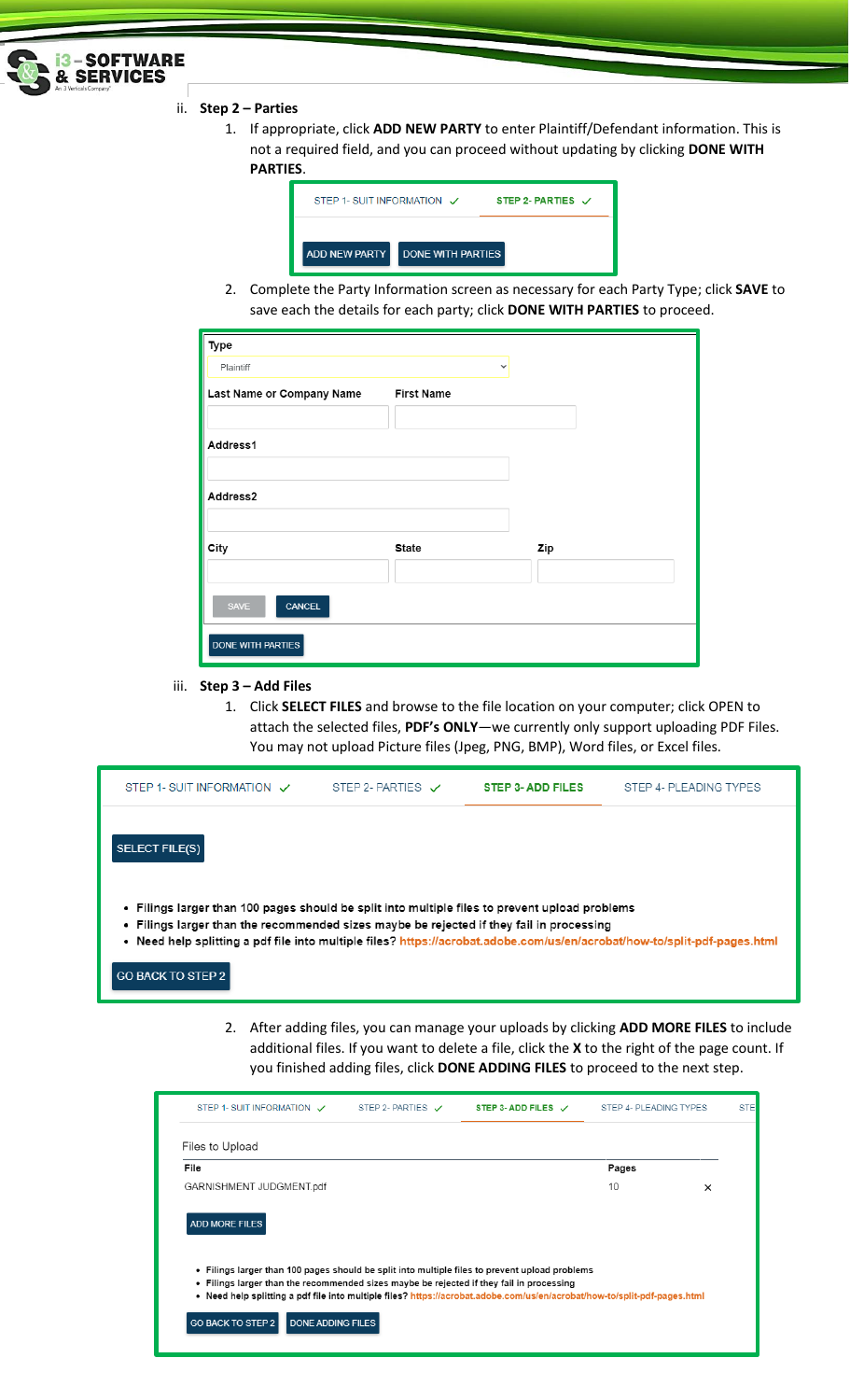

## iv. **Step 4 – Pleading Types**

- 1. Select the type of document you are filing by entering the document name into the Pleading Type field. The field will validate your entry against the types available; select from the list by clicking on the Pleading Type you wish to file.
- 2. Please contact the Livingston Parish Clerk of Court's office if you are unable to find the name of the Pleading or document you are attempting to file.

| STEP 1- SUIT INFORMATION $\checkmark$ STEP 2- PARTIES $\checkmark$ STEP 3- ADD FILES $\checkmark$ |  |          | <b>STEP 4- PLEADING TYPES</b> |
|---------------------------------------------------------------------------------------------------|--|----------|-------------------------------|
| Tell us what type of pleadings are in your submission                                             |  |          |                               |
| <b>Pleading Types</b>                                                                             |  |          |                               |
| Enter your pleading type here                                                                     |  | $\times$ |                               |
| ANSWER & EXCEPTION (NO RULE & NO SERVICE)                                                         |  |          |                               |
| ANSWER & RECONVENTIONAL DEMAND                                                                    |  |          |                               |
| ANSWER & RECONVENTIONAL DEMAND W RULE                                                             |  |          |                               |
| ANSWER & RECONVENTIONAL DEMAND W TRO                                                              |  |          |                               |
| ANSWER & THIRD PARTY DEMAND (INCLUDES ONE SHERIFF SERVICE)                                        |  |          |                               |
|                                                                                                   |  |          |                               |

3. If you want to delete a Pleading Type, click the X to the right of the type. When you have finished selecting Pleading Types, click **DONE ADDING PLEADING TYPES**.

| <b>Pleading Types</b>            | × |  |  |  |  |  |
|----------------------------------|---|--|--|--|--|--|
| DIVORCE, PETITION FOR            |   |  |  |  |  |  |
| AFFIDAVIT OF SERVICE             |   |  |  |  |  |  |
| Enter another pleading type here | × |  |  |  |  |  |

v. **Step 5 – Answer Questions** 

- 1. Depending on the Pleading Types selected in Step 4, you will be prompted to answer a series of questions that will help determine the final estimated cost of the filing.
- 2. Upon completion, click **DONE ANSWERING QUESTIONS**.

| STEP 1- SUIT INFORMATION V                                                                   | STEP 2- PARTIES $\checkmark$ | STEP 3-ADD FILES ✔ | STEP 4- PLEADING TYPES V | STEP 5- ANSWER QUESTIONS V |
|----------------------------------------------------------------------------------------------|------------------------------|--------------------|--------------------------|----------------------------|
| Is this a filing related to a pauper or government party?                                    |                              |                    |                          |                            |
| <b>NO</b><br>$\checkmark$                                                                    |                              |                    |                          |                            |
| O Does this require Service by the Sheriff? (50)                                             |                              |                    |                          |                            |
| How many Additional Sheriff Services are required? (\$130)                                   |                              |                    |                          |                            |
| -1                                                                                           |                              |                    |                          |                            |
| How many pages are filed in the Affidavit?                                                   |                              |                    |                          |                            |
| 20                                                                                           |                              |                    |                          |                            |
| How many Conformed Copies are requested?                                                     |                              |                    |                          |                            |
| 2                                                                                            |                              |                    |                          |                            |
| How many Certified Copies are requested?                                                     |                              |                    |                          |                            |
| -1                                                                                           |                              |                    |                          |                            |
| How many TOTAL photocopied pages will be required (total document pages x number of copies)? |                              |                    |                          |                            |
| 200                                                                                          | $\Rightarrow$                |                    |                          |                            |
|                                                                                              |                              |                    |                          |                            |
| GO BACK TO STEP 4                                                                            | DONE ANSWERING QUESTIONS     |                    |                          |                            |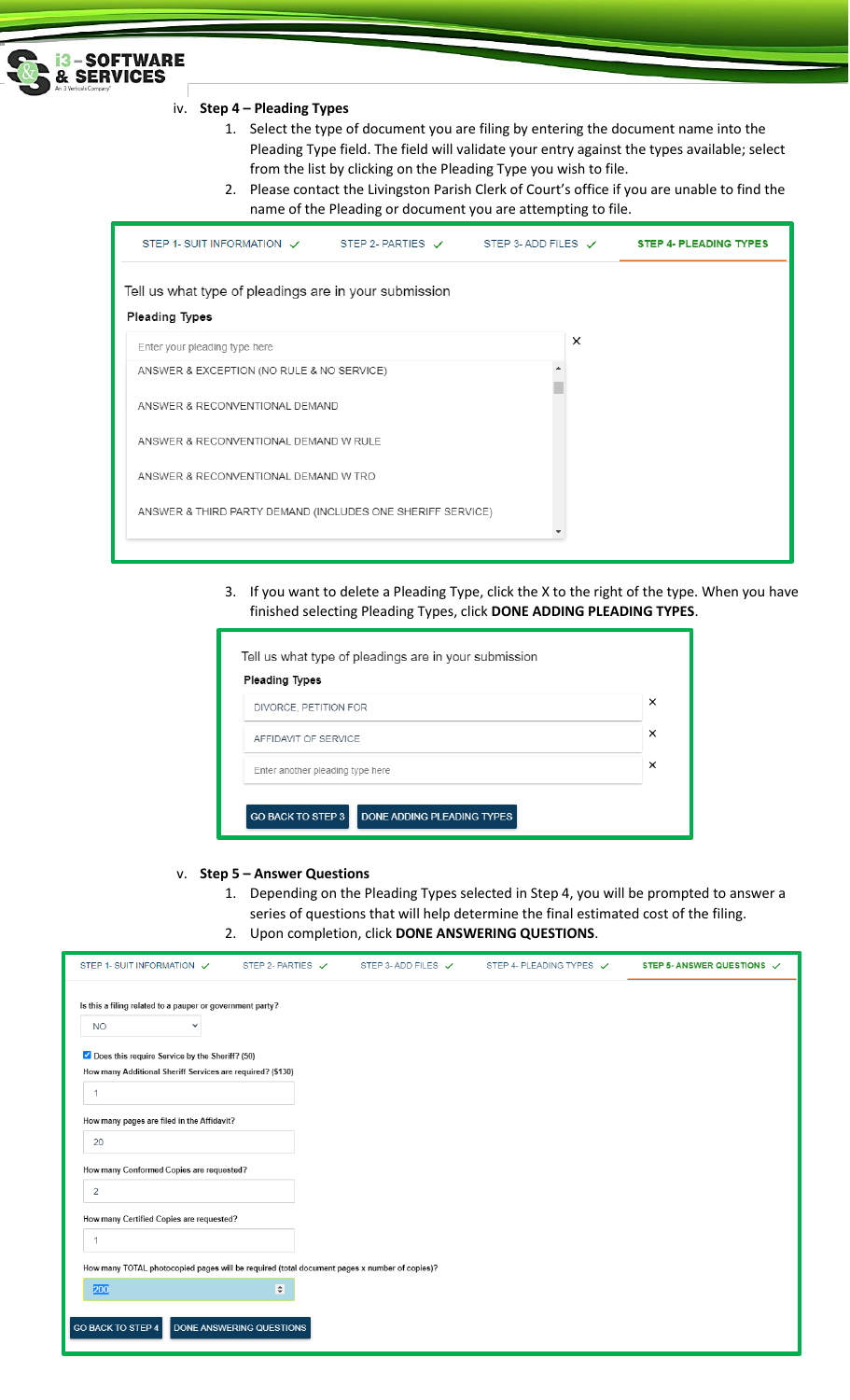

- 1. Enter a **SUBMITTER REFERENCE #** if desired. This is for your records only; the Clerk's office will not use this information in any way.
- 2. Review the Estimated Fee Summary to see the impact of the answers provided in Step 5. Remember, this is only a Pre-Authorization on your credit card; no charges will be incurred until AFTER the Clerk of Court has processed your submission.
- 3. If your submission is rejected by the Clerk of Court for any reason, NO FEES are charged to your credit card.
- 4. Select a "Credit Card to Use" from the credit cards you have stored on your account OR, when you click **SUBMIT TO CLERK**, you will be redirected to enter your credit card information for a one-time payment use.
- 5. Click **SUBMIT TO CLERK** to complete the eFiling process.

| STEP 1- SUIT INFORMATION V<br>STEP 2- PARTIES V<br>STEP 3-ADD FILES V   | STEP 4- PLEADING TYPES V<br>STEP 5-ANSWER QUESTIONS V                                                                                                                                                                                                                                                                                                                                                                                                                                                                                                 | <b>STEP 6-FINISH</b> |  |  |  |  |
|-------------------------------------------------------------------------|-------------------------------------------------------------------------------------------------------------------------------------------------------------------------------------------------------------------------------------------------------------------------------------------------------------------------------------------------------------------------------------------------------------------------------------------------------------------------------------------------------------------------------------------------------|----------------------|--|--|--|--|
| Submitter Reference# (optional)                                         |                                                                                                                                                                                                                                                                                                                                                                                                                                                                                                                                                       |                      |  |  |  |  |
| <b>Notes</b>                                                            | Parish<br><b>Estimated Fee Summary for</b>                                                                                                                                                                                                                                                                                                                                                                                                                                                                                                            |                      |  |  |  |  |
|                                                                         |                                                                                                                                                                                                                                                                                                                                                                                                                                                                                                                                                       | Amount               |  |  |  |  |
|                                                                         | <b>BASE FEE</b>                                                                                                                                                                                                                                                                                                                                                                                                                                                                                                                                       | \$355.00             |  |  |  |  |
| GO BACK TO STEP 5                                                       | <b>INITIAL SH SVC</b>                                                                                                                                                                                                                                                                                                                                                                                                                                                                                                                                 | \$50.00              |  |  |  |  |
|                                                                         | ADDTL SH SVC                                                                                                                                                                                                                                                                                                                                                                                                                                                                                                                                          | \$130.00             |  |  |  |  |
| <b>Credit Card to Use</b>                                               | AFF FILINGS                                                                                                                                                                                                                                                                                                                                                                                                                                                                                                                                           | \$112.00             |  |  |  |  |
|                                                                         | CONFORMED COPY FEE                                                                                                                                                                                                                                                                                                                                                                                                                                                                                                                                    | \$6.00               |  |  |  |  |
| test-MC-5454                                                            | CERTIFIED COPY FEE                                                                                                                                                                                                                                                                                                                                                                                                                                                                                                                                    | \$5.00               |  |  |  |  |
|                                                                         | TOTAL PHOTOCOPIES                                                                                                                                                                                                                                                                                                                                                                                                                                                                                                                                     | \$200.00             |  |  |  |  |
| <b>SUBMIT TO PARISH CLERK</b>                                           | ONLINE SERVICE FEES                                                                                                                                                                                                                                                                                                                                                                                                                                                                                                                                   | \$7.50               |  |  |  |  |
| By pressing submit you are agreeing to the preauthorization of \$994.20 | <b>ESTIMATED CHARGES</b>                                                                                                                                                                                                                                                                                                                                                                                                                                                                                                                              | \$865.50             |  |  |  |  |
|                                                                         | ADDITIONAL ADVANCE DEPOSIT Explain this                                                                                                                                                                                                                                                                                                                                                                                                                                                                                                               |                      |  |  |  |  |
|                                                                         | <b>Sub-Total Amount</b>                                                                                                                                                                                                                                                                                                                                                                                                                                                                                                                               | \$865.50             |  |  |  |  |
|                                                                         | <b>Total Credit Card Pre-Authorization</b>                                                                                                                                                                                                                                                                                                                                                                                                                                                                                                            | \$994.20             |  |  |  |  |
|                                                                         | Your Credit Card will be pre-authorized for \$994.20. This is an estimate, which may not be the exact amount charged to your Credit Card. The<br>Clerk of Court's office will review your submission to calculate their "Clerk Fees". Our Online Service Fee will be added to their amount. Your<br>Credit Card will be charged the Clerk's Fee, Online Filing Service Fee (non-clerk fee), plus a credit card Convenience Fee (fees paid to the credit<br>card processor) after the Clerk of Court's office has finished processing your submission. |                      |  |  |  |  |

IX. Once your Civil eFiling is complete, you will receive a confirmation of your submission as seen below. You will also receive an email with the details of your submission. Click **OK** to return to your Clerk Connect eFiling screen.

| <b>Submission</b>                                                                                                                                                                                                                                                                                                                                                                                                                                                                                                                                                                |
|----------------------------------------------------------------------------------------------------------------------------------------------------------------------------------------------------------------------------------------------------------------------------------------------------------------------------------------------------------------------------------------------------------------------------------------------------------------------------------------------------------------------------------------------------------------------------------|
| Your submission# is 2487 submitted on 04/05/22 04:14 PM<br>What's Next?                                                                                                                                                                                                                                                                                                                                                                                                                                                                                                          |
| • Your files are being processed and sent to the clerk<br>• The clerk will review the files<br>• If there any issues, the clerk will reject the documents and you will get an email explaining why it was rejected.<br>Any comments or questions should be directed to the Clerk's office directly.<br>• If your submission is approved, you will be charged for the final charge amount and you will<br>get an email receipt along with links to view a stamped copy of your documents<br>• You can check the status and also view stamped copies from your Transaction History |
| OK                                                                                                                                                                                                                                                                                                                                                                                                                                                                                                                                                                               |

- X. To view your Transaction History, click on your username in the upper right-hand corner of your screen and select **MY TRANSACTION HISTORY** from the dropdown list.
	- marissacarbine1  $\star$ Sign Out Change Password **Account Management** My Subscriptions My Transaction History
	- i. Select the appropriate Clerk and enter the Timeframe of your search, click **SEARCH**.

| Clerk                           | Type     | Search By                       | Timeframe         |               |
|---------------------------------|----------|---------------------------------|-------------------|---------------|
| All<br>$\overline{\phantom{a}}$ | ALL<br>▼ | Mine<br>$\overline{\mathbf{v}}$ | This Month $\sim$ | <b>SEARCH</b> |

- ii. The screen will refresh with all eFiled submissions within that timeframe.
	- 1. If desired, you can click **View Documents** to view the stamped documents from a processed submission.
		- a. When accepted, you will receive an email with a receipt of your credit card transaction, as well as a clickable link that will render a pdf of the